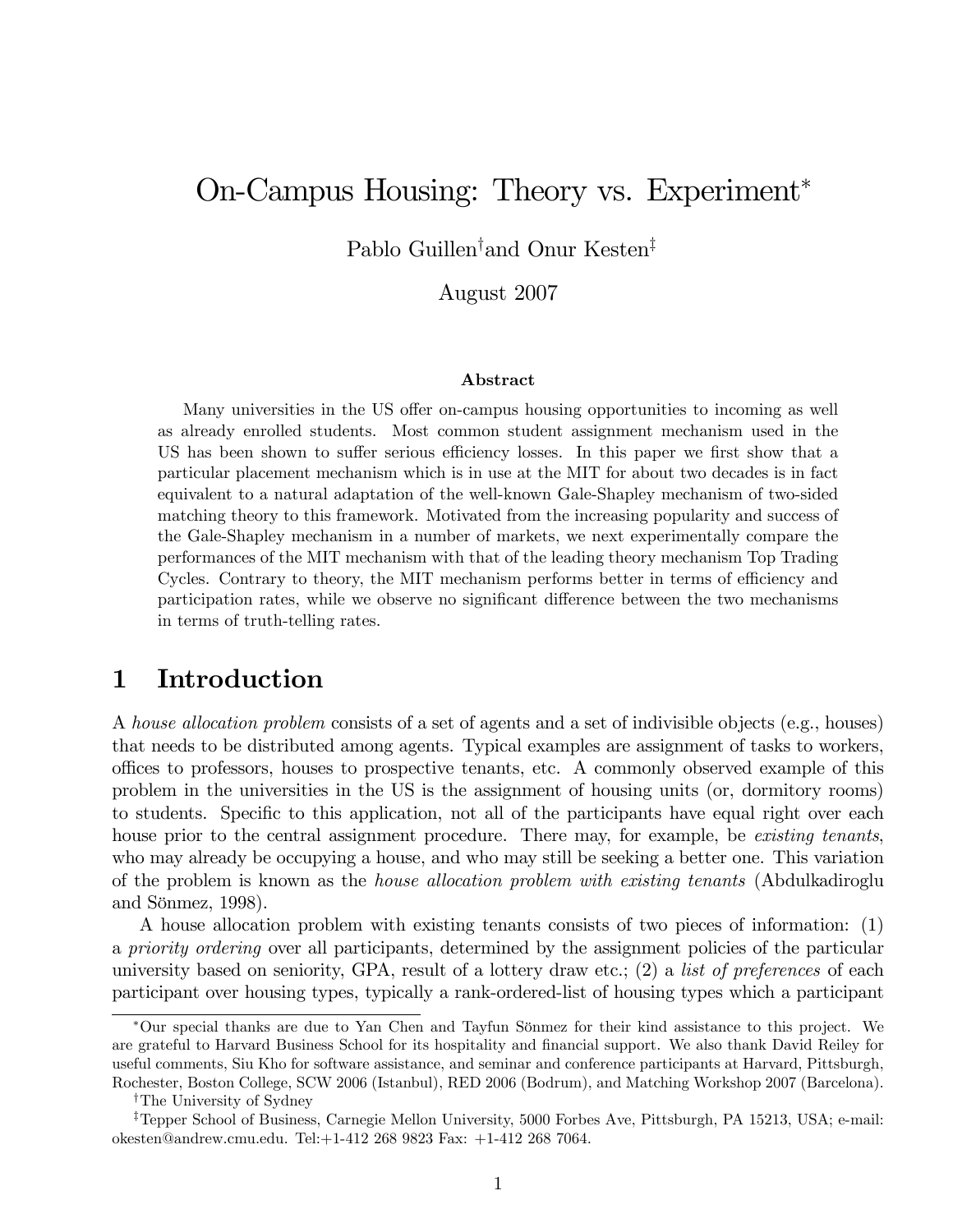decides upon comparing different housing types available. An assignment mechanism is a systematic procedure that chooses an assignment of participants to available housing units based on the aforementioned two pieces of information.

The performance of a mechanism is basically evaluated on four merits: (1) *individual rational*ity (i.e., an existing tenant should be encouraged to participate by giving the guarantee of a house that is no worse than her current house); (2) *efficiency* (i.e., resources should be optimally allocated according to the likings of participants);(3) fairness (i.e., the assignment should respect the priority order), and (4) incentive compatibility (i.e., participants should be induced to act straightforwardly and reveal true preferences). Abdulkadiroglu and Sönmez (1998) examine some of the real-life mechanisms used in universities in the US, and show that most mechanisms currently in use lack either efficiency or individual rationality. They show that, quite surprisingly, the most common mechanism in the US, the random serial dictatorship with squatting rights (RSDwSR) lacks both of these properties, mainly because it discourages existing tenants from participating in the assignment procedure, and consequently leads to potential losses from trade. Abdulkadiroglu and Sönmez (1998) propose an alternative mechanism called the top trading cycles (TTC) mechanism<sup>1</sup>. TTC fully achieves the first three properties. It achieves fairness in a weak<sup>2</sup> sense. Chen and Sönmez (2002) experimentally compare the performances of TTC and RSDwSR, and find TTC to be significantly more efficient than the popular real-life mechanism RSDwSR.

The *school choice problem* is an important extension of the present problem. Differently than a house allocation problem, in a school choice problem each school has a multiple capacity of students it can adnmit, and typically a distinct priority ordering (which, for each school, is determined acccording to specific policies of school districts). After being advocated as a promising school choice mechanism by the pioneers of school choice, the well-known Gale-Shapley mechanism of two-sided matching theory has gained increasing popularity also among school districts in the US and replaced two deficient mechanisms in the New York City (Abdulkadiroglu, Pathak, and Roth, 2005) and Boston (Abdulkadiroğlu, Pathak, Roth, and Sönmez, 2005).

Motivated by the success of the Gale-Shapley mechanism in school choice as well is in twosided matching markets (such as the National Resident Match; Roth and Peranson, 1997), we offer a natural and intuitive adaptation of the Gale-Shapley mechanism to the present context. In terms of our desireta, this adaptation achieves individual rationality, incentive compatibility, and fairness.

First we show that this adaptation of the Gale-Shapley mechanism is in fact equivalent to a mechanism that has already been in use at MIT for about two decades (Theorem 1). To the best of our knowledge, this is the second reported equivalence of the well-known Gale-Shapley mechanism to a real-life mechanism. The first such report is due to Roth (1984) who showed that the mechanism used by the National Resident Matching Program in the US between 1954 and 1986 to assign medical interns to hospital positions is actually an equivalent of the Gale-Shapley mechanism.

Our equivalence result in turn implies that the mechanism used in MIT is indeed Pareto superior to any mechanism that respects the given priority ordering of participants (Corollary 1).

<sup>&</sup>lt;sup>1</sup>Top trading cycles based mechanisms have been extensively studied in recent inidivisible goods allocation problems. Two such problems that attracted much attention are the *school choice problem* and the kidney exchange problem.

<sup>2</sup>Precisely speaking, in the following sense: Given a priority ordering of agents, under TTC it is possible that an agent may get a house worse for him than the house an agent with lower priority gets. In fact, when this is the case, the lower priority agent is an existing tenant.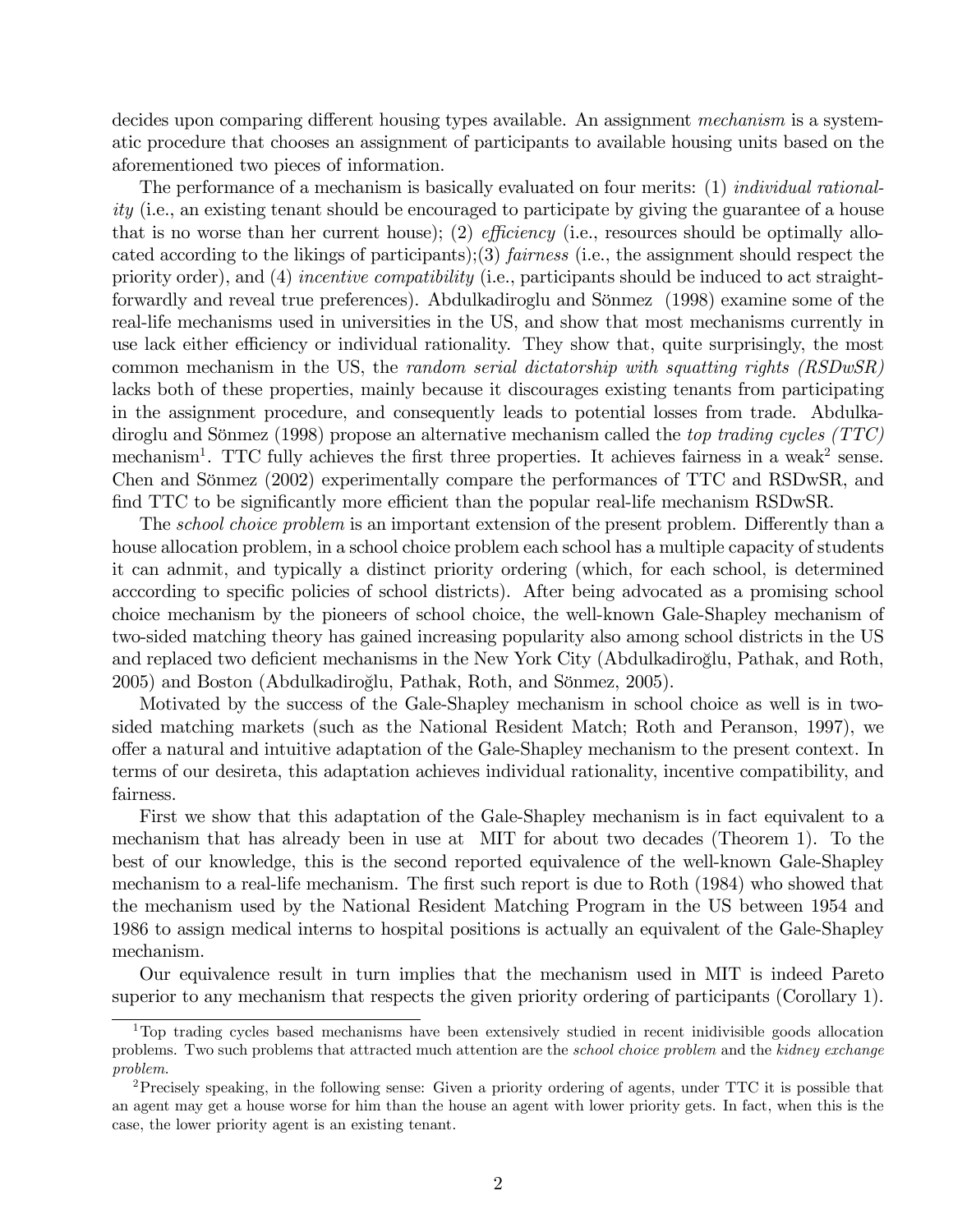Finally, in order to compare the performances of the MIT mechanism with the leading theory mechanism TTC when participants are boundedly rational, we conduct a laboratory experiment to test the two mechanisms. We find that the MIT mechanism performs better in terms of participation rates and it is at least as good as TTC in terms of efficiency. We do not observe any significant difference between the two mechanisms in terms of truth-telling rates.

# 2 The Model

Prior to the centralized assignment procedure each existing tenant chooses whether to participate or not. Then a *house allocation problem (with existing tenants)* (Abdulkadiroglu and Sönmez, 1998) is given by

- $\circ$  a finite set of existing tenants  $I_{E+}$ who have chosen to participate,
- $\circ$  a finite set of existing tenants  $I_{E}$ -who have chosen not to participate,
- $\circ$  a finite set of new applicants  $I_N$ ,
- $\circ$  a finite set of occupied houses  $H_O = \{h_i\}_{i \in I_{E+} \cup I_{E-}}$ ,
- $\circ$  a finite set of vacant houses  $H_V$ ,
- $\circ$  an ordering f over all agents but the non-participating existing tenants, and
- $\circ$  a list of strict preference relations  $P = (P_i)_{I_{E+} \cup I_N}$  and,

Often times we will suppress the first six components assumming that they are exogenously given and fixed. Let  $I = I_{E+} \cup I_{E-} \cup I_N$  denote the set of all agents, and  $H = H_O \cup H_V \cup \{h_0\}$ denote the set of all houses plus the null house. Every existing tenant  $i \in I_E$  is endowed with (i.e., currently lives in) the occupied house  $h_i \in H_O$ . For expositional simplicity, we assume that the null house is the last option for each agent.

An *allocation*  $\mu$  is a list of assignments such that (1) every agent is assigned one house; (2) no house other than the null house is assigned to more than one agent; and (3). Let  $\mu(i)$  denote the assignment of agent i under  $\mu$ .

A mechanism  $\varphi$  is a systematic procedure that chooses an allocation for each problem. Let  $\varphi(P)$  denote the allocation chosen by  $\varphi$  for the problem P.

### 2.1 Properties of mechanisms

We next define four desirable properties of mechanisms:

Individual rationality: No participating existing tenant ever gets a house that is worse than her endowment. (i.e., for every  $i \in I_{E+}$  and every problem P,  $\varphi_i(P)$   $R_i$   $h_i$ .)

**Pareto efficiency:** The outcome cannot be Pareto improved, i.e., there is no allocation at which all agents are at least as well off and at least one agent is strictly better off. (i.e., for every problem P, there is no  $\mu$  such that  $\mu(i)$   $R_i \varphi_i(P)$  for all  $i \in I$  and  $\mu(i)$   $P_i \varphi_i(P)$  for some  $j \in I$ .)

Fairness: Among all the agents but the non-participating existing tenants, if an agent ever prefers another agent's assignment, then either of the following two should be true: (1) the other agent has higher priority (according to the priority ordering); (2) the other agent is an existing tenant who is assigned her own house. (i.e., for every problem P and every  $i, j \in I_{E+} \cup I_N$ , if  $\varphi_j(P)$   $P_i$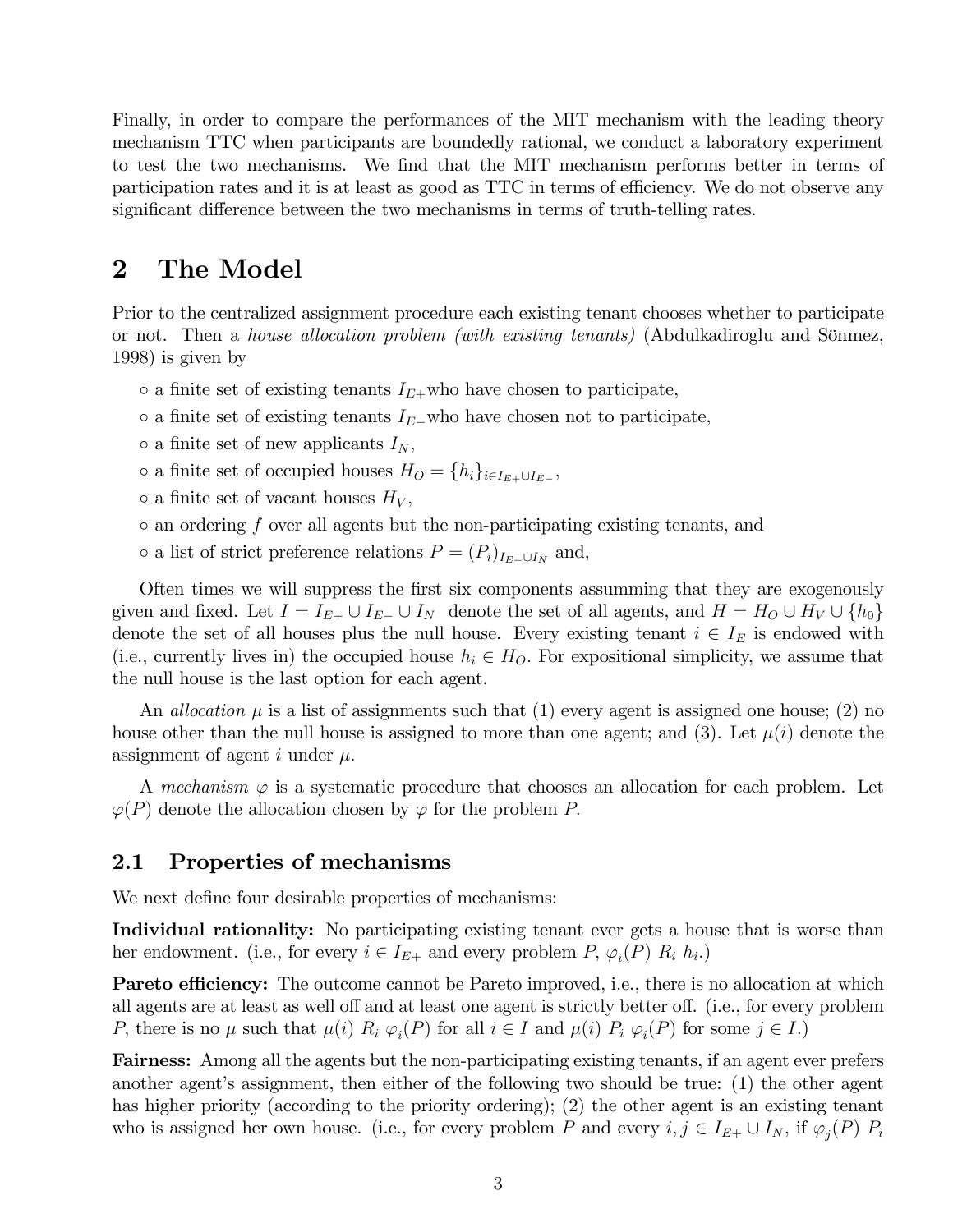$\varphi_i(P)$ , then either (1)  $f(j) < f(i)$  or, (2)  $\varphi_j(P) = h_j$ .)

Incentive compatibility (strategy-proofness): Among all the agents but the non-participating existing tenants it is a dominant strategy for each agent to truthfully report her preferences. (i.e., for every problem P, every  $i \in I_{E+} \cup I_N$ , and every  $P'_i$ ,  $\varphi_j(P)$   $R_i$   $\varphi_i(P'_i, P_{-i})$ .)

We start with a negative result. It turns out any three of the above four properties are compatible except for the first three:

**Proposition 1:** No mechanism is individually rational, Pareto efficient, and fair.

# 3 Two mechanisms

### 3.1 Top Trading Cycles

Abdulkadiroglu and Sönmez (1998) propose the *top trading cycles (TTC)* mechanism which is based on Galeís top trading cycles idea. Mechanisms based on this idea have been proposed and extensively studied in the recent literature mainly for two other important problems: the school choice problem (Abdulkadiroglu and Sönmez, 2003) and the kidney exchange problem (Roth, Sönmez, and Unver,  $2005$ ).

TTC works as follows: Consider a given house allocation problem with a given priority ordering f of agents. Assign the first agent (according to f) his top choice, the second agent his top choice among the remaining houses, and son on, until someone demands the house of an existing tenant. If at that point the existing tenant whose house is demanded is already assigned a house, then do not disturb the procedure. Otherwise modify the remainder of the ordering by inserting him to the top and proceed. Similarly, insert any existing tenant who is not already served at the top of the line once his or her house is demanded. If at any point, a loop forms, it is formed by exclusively existing tenants and each of them demands the house of the tenant next in the loop. (A loop is an ordered list of agents  $(i_1, i_2, \ldots, i_k)$  where agent  $i_1$  demands the house of agent  $i_2$ , agent  $i_2$  demands the house of agent  $i_3, \ldots$ , agent  $i_k$  demands the house of agent  $i_1$ .) In such cases remove all agents in the loop by assigning them the houses they demand and proceed.

TTC is Pareto efficient, individually rational, and incentive compatible. Chen and Sönmez  $(2002)$  report that TTC is significantly more efficient than the popular real-life mechanism RSDwSR.

### 3.2 MIT-NH4 Mechanism

The following mechanism is in use at residence NH4 of MIT. Consider a given house allocation problem with a given priority ordering  $f$  of agents:

1. The first agent (according to f) is *tentatively* assigned his top choice among all houses, the next agent is tentatively assigned his top choice among the remaining houses, and so on, until a squatting conflict occurs.

2. A *squatting conflict* occurs if it is the turn of an existing tenant but every remaining house is worse than his current house. That means someone else, the *conflicting agent*, is tentatively assigned the existing tenant's current house. When this happens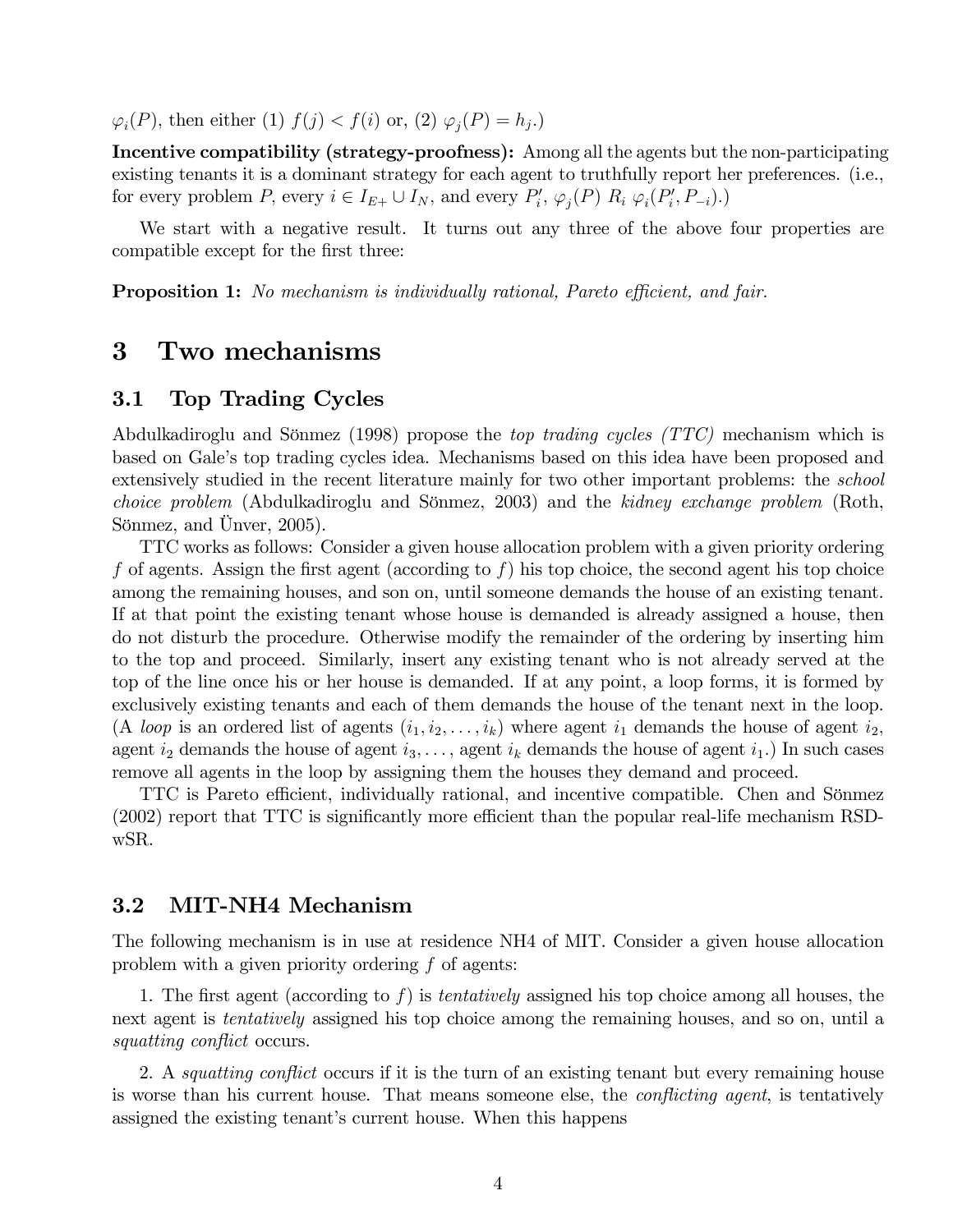(a) the existing tenant is assigned his current house and removed from the process, and

(b) all tentative assignments starting with the conflicting agent and up to the existing tenant are erased.

At this point the squatting conflict is resolved and the process starts over again with the conflicting agent. Every squatting conflict that occurs afterwards is resolved in a similar way.

3. The process is over when there are no houses or agents left. At this point all tentative assignments are finalized.

It is not much difficult to show that the MIT-NH4 mechanism achieves all the desirable properties except Pareto efficiency.

# 4 A modified Gale-Shapley mechanism & an equivalence

The Gale-Shapley mechanism has long dominated two-sided matching theory due to its attractive stability<sup>3</sup> and incentive features. It has also been adopted by a number of real-world matching markets (see Roth and Rothblum, 1998 for an extensive list of these markets) as a much more satisfactory alternative to the deficient mechanisms it replaced. The most recent success of the Gale-Shapley mechanism has been in school choice problems. Shortly after its proposal for school choice by Abdulkadiroglu and Sönmez (1998), the Gale-Shapley mechanism has attracted the attention of education authorities in NYC and Boston, and replaced two controversial school choice mechanisms in these places. Even though school choice and the present problem are mathematically similar, $4$  no counterpart of the popular Gale-Shapley mechanism has so far been considered for house allocation.

We first transform the present problem into a school choice problem, and next propose a direct adaptation of the Gale-Shapley mechanism. In a school choice problem, for each school there is a (possibly different) priority ordering determined based on certain criteria of school districts. Using the given priority ordering  $f$  of agents, first construct a priority ordering for a given house as follows:

(1) if it is a vacant house, then the corresponding ordering for this house is also  $f$ ,

(2) if it is an occupied house, then assign the highest priority for this house to the corresponding existing tenant, and do not change the relative ordering of the remaining agents.

Given the constructed priority ordering for each house, the outcome of the modified Gale-Shapley mechanism is computed by applying the following *deferred acceptance* algorithm (Gale and Shapley, 1962):

Step 1: Each agent applies to his top choice house. For each house, consider its applicants. The agent with the highest priority according to the priority ordering for that house is tentatively placed. The rest are rejected.

 ${}^{3}$ In two-sided matching a matching is stable if no two partcipants from the two sides of the market would refuse their current matches and rather form a blocking coalition with each other. See Kelso and Crawford for a large domain of preferences ensuring existence of stable matches and Roth and Sotomayor (1991) for a comprehensive survey on two-sided matching.

<sup>&</sup>lt;sup>4</sup>The only differences between the two are: (1) in school choice for each school there is a separate (often different) priority ordering of students, and (2) in school choice individual rationality is irrelevant since there is no counterpart of existing tenants .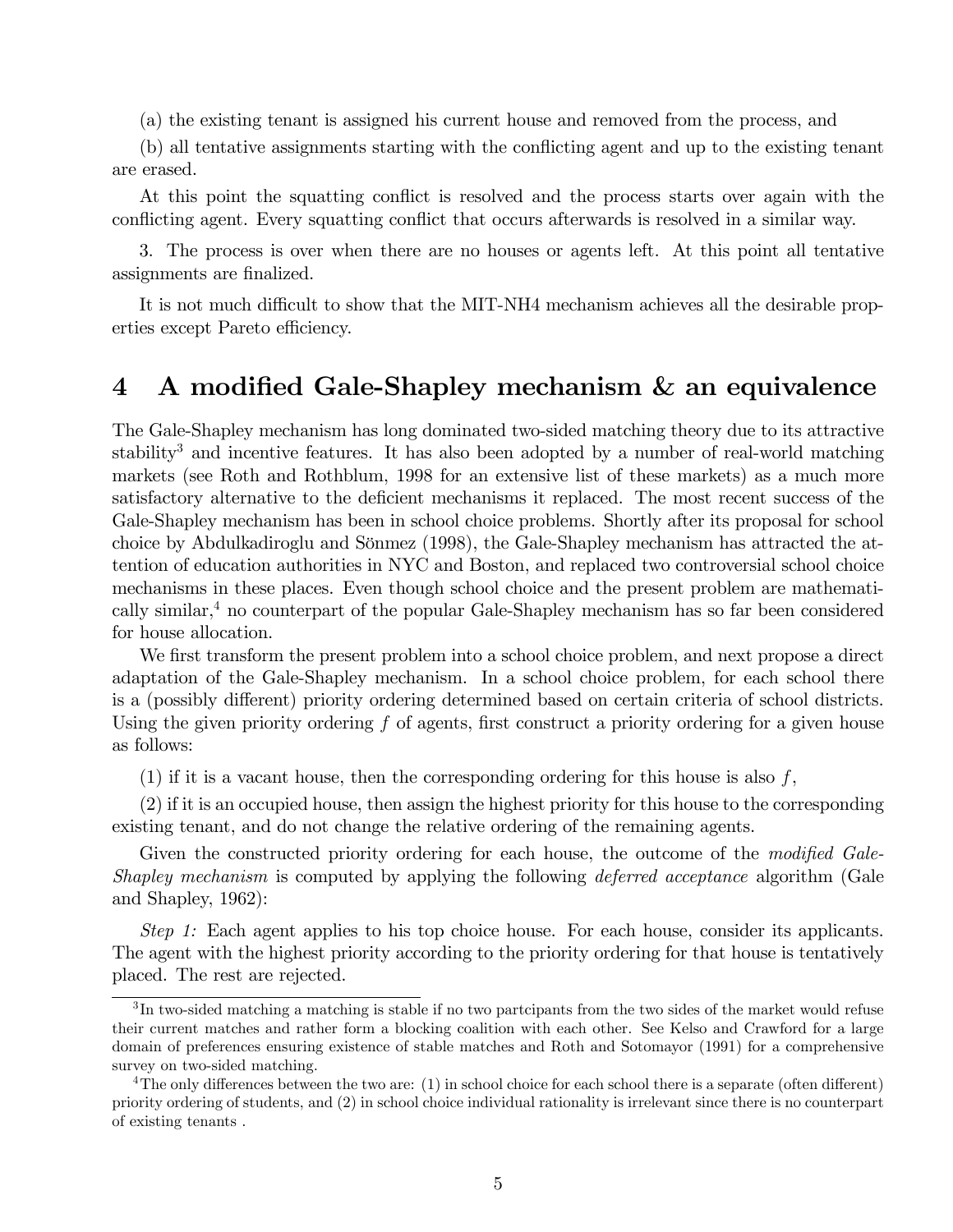In general;

Step k: Each rejected agent applies to his next top choice house. For each house, consider its applicants at this step together with the agent (if any) who is currently tentatively placed to it. Among these, the agent with the highest priority according to the priority ordering for that house is tentatively placed. The rest are rejected.

The process is over when no agent is rejected any more.<sup>5</sup>

Much to our surprise the above natural modification of the Gale-Shapley deferred acceptance procedure in fact yileds the same outcome with the MIT-NH4 mechanism.

#### **Theorem 1:** The MIT-NH4 mechanism and the modified Gale-Shapley mechanism are equivalent.

Theorem 1, to the best of our knowledge, is the second time the Gale-Shapley deferred acceptance procedure is shown to coincice with a real-life mechanism. Roth (1984) showed that the National Resident Matching algorithm used in the US between 1954 and 1986 is a hospital-proposing deferred acceptance procedure. Interestingly, the MIT-NH4 mechanism is an agent-proposing (intern-proposing in the context of Roth, 1984) procedure.

The equivalence in Theorem 1 allows MIT-NH4 to claim all the attractive properties of Gale-Shapley mechanism. By Balinski and Sönmez (1998) the following corollary is now immediate.

Corollary 1: The MIT-NH4 mechanism (as well as the modified Gale-Shapley mechanism) Pareto dominates any other fair mechanism.

The leading theory mechanism for house allocation TTC and MIT-NH4 both satisfy three of the four properties in our desireta. Theory suggests that TTC has the edge in terms of efficiency and NH4 in terms of fairness. Our next goal will be to experimentally contrast the two mechanisms. This is the subject of the next section.

## 5 Experimental Design

Our design compares the performance of NH4 and TTC in terms of efficiency, participation of existing tenants and truthful preference revelation. We implemented two treatments which differ only in the house allocation mechanism. We tried to keep our design as close as possible to the one in Chen and Sönmez (2002).

We run five replications, or five independent groups, for each treatment. Each replica was run in a separate session at the CLER experimental lab, Harvard Business School during Spring and early Summer 2006. We used Urs Fischbacher's z-Tree package [Fischbacher (2007)]. Each group consists of 12 participants. Participants  $\#1$  to  $\#8$  are existing tenants. Participants  $\#9$  to  $\#12$ are newcomers. There are also 12 houses of 8 different types to be allocated. House types go from A to H. Participants  $\#1$  to  $\#12$  are existing tenants, each living in a house type A to H. There are four additional vacant houses of types A, B, C and D. Table 1 shows the payment for each participant as a result of the house type she gets at the end of the experiment. A square bracket,  $\lceil \cdot \rceil$ , shows that the participant is an existing tenant of a house of the specified type. For instance, participant #2 lives in a type B house. She gets \$10 at the end of the experiment if she ends

<sup>&</sup>lt;sup>5</sup>Note that since the capacity for the null house is unlimited, any agent who applies to it, is assigned this house.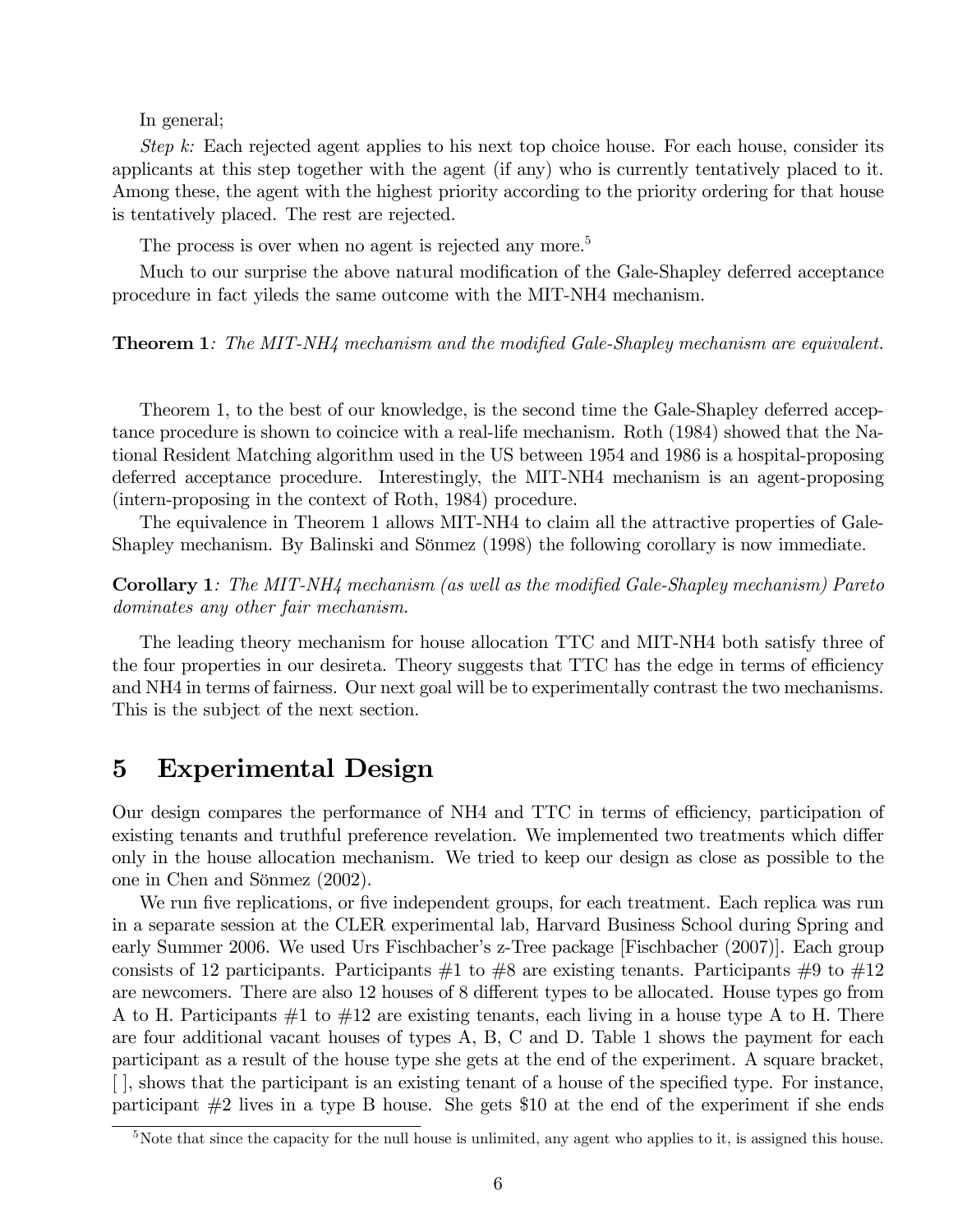up in the same house. Note that our payments are a scaled-up version of the Chen and Sˆnmez (2002) setup as we added \$5 to each payment on top of the payments in their design. This was done in order to meet the payment criteria of the CLER laboratory. Our payoff parameters have the following implications:

- 1. There are nine Pareto-efficient house allocations. The aggregate payoff adds up to 231 for each Pareto-efficient allocation.
- 2. Existing tenants' houses range from their second to the seventh choice. Otherwise the decision to participate becomes trivial.
- 3. There is a monetary salient difference of \$14 between the top and the last choice.

Both treatments, NH4 and TTC, are implemented as one shot games of incomplete information. Each participant knew its own payoff table but not the others' payoff table. Participants did know the number of existing tenants and newcomers and that payoff tables may differ. In both treatments existing tenants are given an option to keep their houses and then not participate in the allocation mechanism.

The experiment was conducted as follows. Once each participant was allocated to a computer the experimenter read the instructions aloud and questions were answered. Then, participants saw their own payoff table in the computer screen. Participants had 10 minutes to go over the instructions and make decisions. Existing tenants had the option to keep their current house (by choosing 'out') or to participate in the mechanism (by choosing 'in'). Existing tenants who chose ëiní and newcomers submitted their list of preferences. Their ID numbers were introduced in a bowl by the experimenter, and one randomly chosen participant drew them one by one in order to generate the initial priority order. At this point the assignment of the houses was computed manually. At the end of the experiment participants were informed about the resulting assignment and were paid accordingly.

|                  | Types of Houses | A      | B                             | $\rm C$                       | D    | E   | F    | G                | Η                 |
|------------------|-----------------|--------|-------------------------------|-------------------------------|------|-----|------|------------------|-------------------|
| Existing Tenants | #1              | $[11]$ | 8                             | 13                            | 14   | 20  | 10   | 6                | 17                |
|                  | #2              | 11     | $\left\lceil 10 \right\rceil$ | 14                            | 13   | 8   | 17   | 20               | 6                 |
|                  | #3              | 6      | 8                             | $\left\lceil 14 \right\rceil$ | 20   | 10  | 11   | 17               | 13                |
|                  | #4              | 10     | 14                            | 20                            | [17] | 8   | 11   | 13               | 6                 |
|                  | #5              | 10     | 6                             | 17                            | 14   | [8] | 20   | 13               | 11                |
|                  | #6              | 20     | 11                            | 14                            | 13   | 6   | [17] | 8                | 10                |
|                  | #7              | 8      | 10                            | 11                            | 17   | 6   | 13   | $\vert 14 \vert$ | 20                |
|                  | #8              | 14     | 20                            | 10                            | 17   | 11  | 8    | 6                | $\left[13\right]$ |
| Newcomers        | #9              | 6      | 10                            | 17                            | 14   | 11  | 20   | 13               | 8                 |
|                  | #10             | 11     | 6                             | 17                            | 14   | 10  | 20   | 8                | 13                |
|                  | #11             | 20     | 10                            | 14                            | 6    | 17  | 11   | 13               | 8                 |
|                  | #12             | 13     | 20                            | 8                             | 10   |     | 14   | 17               | 6                 |

Table 1. Payoff Table for All Agents

# 6 Experimental Results

To evaluate the aggregate performance of NH4 vs. TTC, we compare the efficiency generated by each mechanism. We look at three different efficiency measures - observed efficiency, expected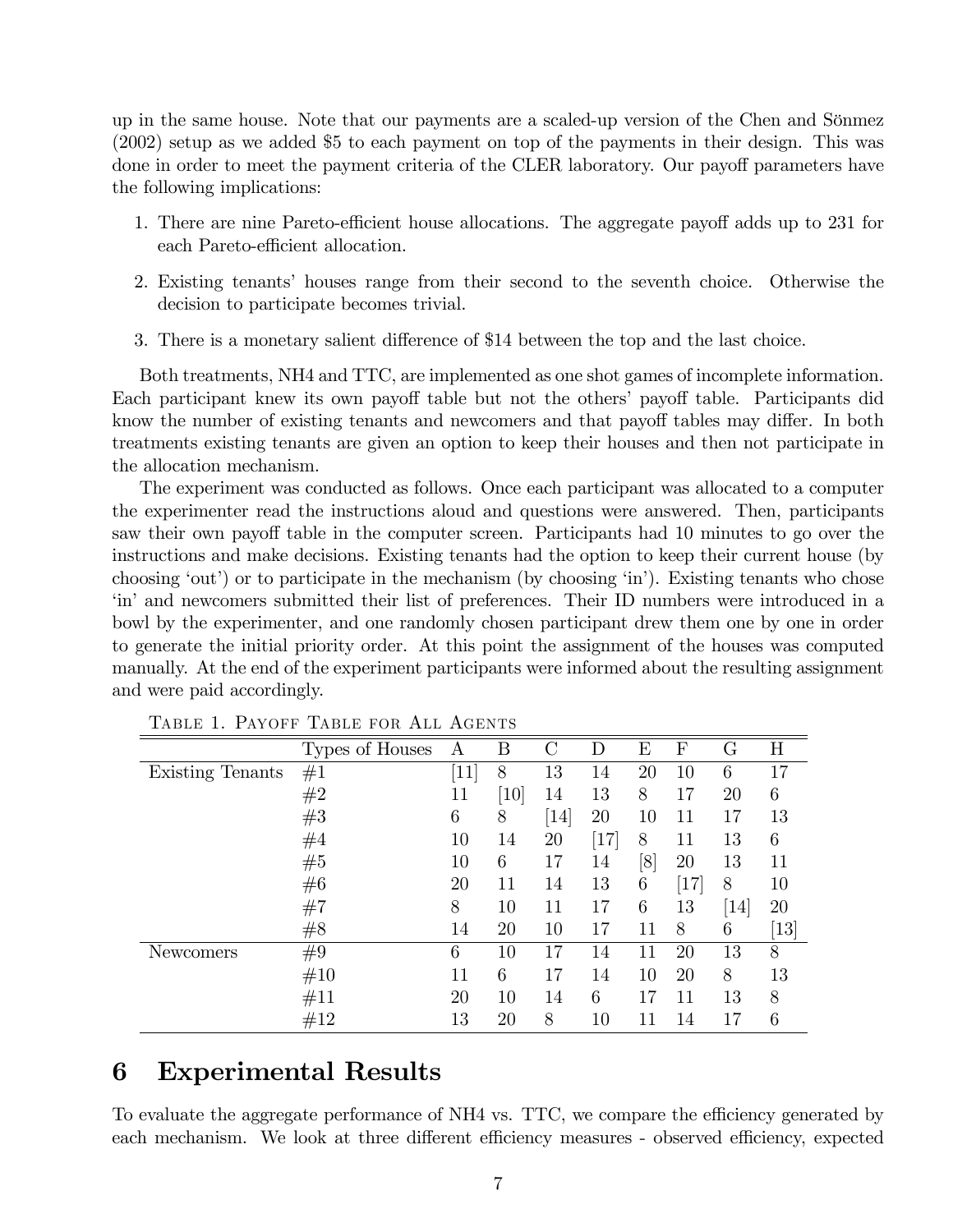efficiency and the recombinant estimation of mean efficiency. Observed efficiency is calculated by taking the ratio of the sum of actual earnings of all subjects in a session and the Pareto optimal earnings of the group. The unique Pareto optimal group earning is 231. Column 3 in Table 2 shows the observed efficiency for each group in the two treatments.

| Mechanisms      | Group   | Observed efficiency |                 | Expected efficiency Recombinant estimation of mean $\epsilon$ |  |
|-----------------|---------|---------------------|-----------------|---------------------------------------------------------------|--|
| NH <sub>4</sub> | NH4-1   |                     | 1(0)            |                                                               |  |
|                 | NH4-2   | .8701299            | .8738139(0.025) | $\hat{\mu} = 0.893$ (0.0923)                                  |  |
|                 | $NH4-3$ | .9047619            | .8874434(0.028) | $\sigma^2 = 0.0045$                                           |  |
|                 | NH4-4   | .8528138            | .8445917(0.028) | $\varphi = 0.0036$                                            |  |
|                 | NH4-5   | .8138528            | .8050089(0.033) |                                                               |  |
| <b>TTC</b>      | TTC-1   | .8095238            | .8166418(0.025) | $\hat{\mu} = 0.813$ (0.0545)                                  |  |
|                 | TTC-2   | .8398268            | .8742235(0.017) | $\sigma^2 = 0.0018$                                           |  |
|                 | TTC-3   | .7705628            | .7692916(0.022) | $\varphi = 0.0012$                                            |  |
|                 | TTC-4   | .8354979            | .8287112(0.021) |                                                               |  |
|                 | TTC-5   | .7532467            | .7902112(0.020) |                                                               |  |
|                 |         |                     |                 |                                                               |  |

Table 2. Efficiency (Standard Errors in Brackets)

**Result 1 (Observed Efficiency):** A permutation test shows that the observed efficiency of NH4 is significantly higher than that of TTC:  $p = 0.0167$  (one-tailed) for the original treatment.

Observed efficiency only takes into account the particular priority order randomly determined in the experimental lab. In order to obtain a measure as independent as possible of a particular priority order we calculate the expected efficiency for each of the five groups in our two treatments. Expected efficiency is computed by randomly generating 1 million priority orders for each group. Hence each priority order results in one allocation. For each allocation the ratio of the sum of total earnings is calculated. Finally, the expected efficiency for each group is the average calculated over the 1 one million ratios. Column 4 in Table 2 summarizes expected efficiency for each group.

**Result 2 (Expected Efficiency):** A permutation test shows that the expected efficiency of NH4 is significantly higher than that of TTC:  $p = 0.0498$  (one-tailed) for the original treatment.

The truly one-shot nature of the experimental design allows for the use of the recombinant test techniques described in Mullin and Reiley (2006). The basis of this method is to recombine the strategies of different players in order to obtain the result if the grouping had been different. We randomly generated two million groups for each treatment and one priority order for each group. Then we estimated the mean, variance and covariance (see column 5 in Table 2) of the data in order to compute the recombinant z-value.

**Result 3 (Mean Efficiency):** A recombinant test shows how the mean efficiency of NH4 does not significantly differ from than of TTC. The recombinant estimation of mean efficiency is  $89.3\%$ for NH4 and 81.3% for TTC. Estimated variance is 0.0045 for NH4 and 0.0018 for TTC. The estimated covariances are 0.0036 and 0.0012 for NH4 and TTC respectively. Thus, the recombinant z-test yields  $z = 0.21$  and  $p = 0.42$ .

We also tested whether participation rates and truthful revelation differ from NH4 to TTC.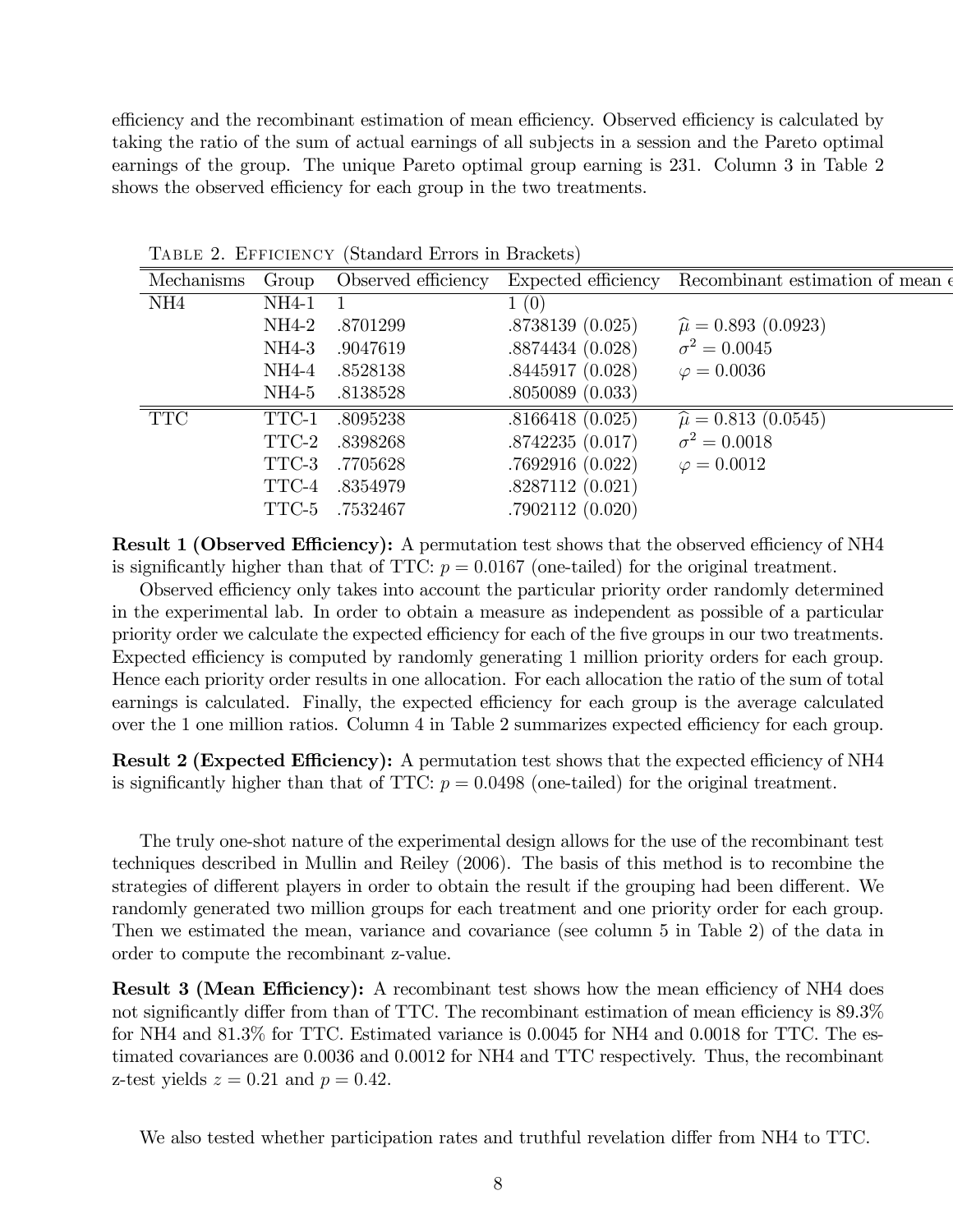| Mechanisms      | Group                                | Participation rate | Proportion of truth |
|-----------------|--------------------------------------|--------------------|---------------------|
| NH <sub>4</sub> | $NH4-1$                              | 8/8                | 10/12               |
|                 | NH4-2                                | 5/8                | 8/9                 |
|                 | NH4-3                                | 6/8                | 7/10                |
|                 | $NH4-4$                              | 6/8                | 9/10                |
|                 | NH4-5                                | 6/8                | 7/10                |
| <b>TTC</b>      | $\ensuremath{\mathsf{TTC}\text{-}1}$ | 4/8                | 6/8                 |
|                 | TTC-2                                | 5/8                | 6/9                 |
|                 | TTC-3                                | 3/8                | 5/7                 |
|                 | TTC-4                                | 4/8                | 6/8                 |
|                 | TTC-5                                | 3/8                |                     |

Table 3. Participation and Truthful Preference Revelation

Table 3 shows participation rates in column 3 and proportions of truthful preference revelation for each group in column 4.

**Result 4 (Participation):** Existing tenants under NH4 are significantly more likely to participate than those under TTC. The existing tenants' overall participation rate is 77.5% under NH4, but only 47.5% under TTC.

A T-test of proportions show that the participation rate of existing tenants under NH4 is significantly higher than that of TTC:  $z = 2.7713$  ( $p = 0.0028$ ).

Result 5 (Truthful Preference Revelation) : The overall proportion of truthful preference revelation is  $80.4\%$  under NH4, and  $69.0\%$  under TTC. The differences in proportions of truthful preference revelation under NH4 and TTC are not statistically significant.

T-tests of proportions shows that the proportion of truthful preference revelation under NH4 is not significantly different from that of TTC:  $z = 1.2250$  ( $p = 0.1103$ ).

Results 1 to 3 show efficiency is at least not lower in NH4 than in TTC. Since we do not find significant differences in truthful preference revelation, result 5, we can conclude that participation is the key to understand why NH4 is outperforming TTC even the theory does not support this result.

# 7 Conclusion

Chen and Sönmez (2002) proposed TTC as a serious candidate to replace RSDwSR in house allocation systems often used by universities to allocate graduate students to campus housing. They had good reasons to do so: both in theory and in laboratory experiments TTC outperforms RSDwSR. TTC is Pareto efficient, individually rational and incentive compatible, but not fair. We analyzed the MIT house allocation mechanism known as NH4. We find out that NH4 is individually rational, incentive compatible and fair, but not Pareto efficient. By our equivalence result, NH4 is, however, the most efficient of all mechanisms that are fair. We designed an experiment in which NH4 and TTC go head to head in terms of comparing efficiency. Despite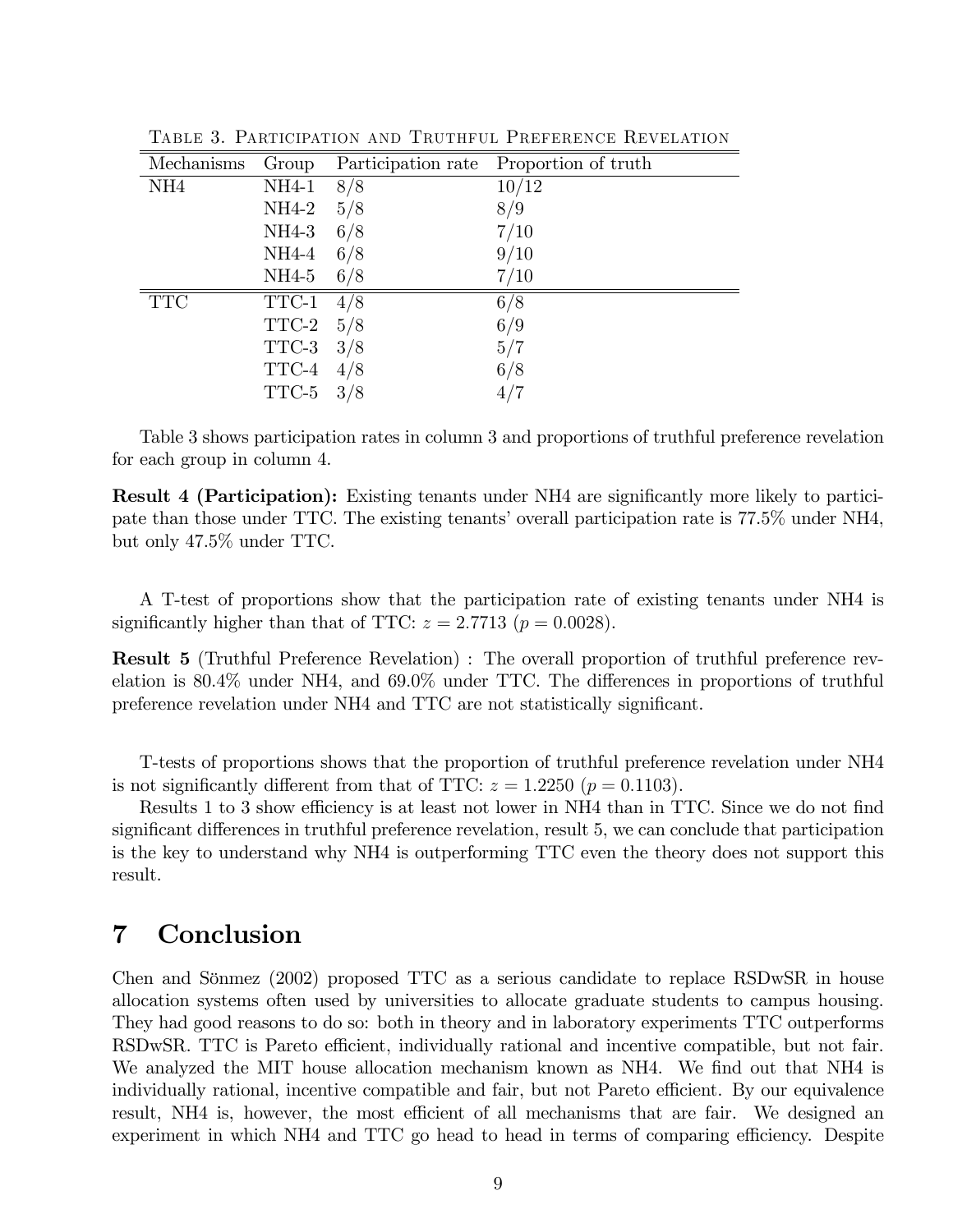the theoretical advantage of TTC, NH4 turns out to be no worse than TTC in terms of efficiency. Part of this can be explained by the higher participation rate we find in NH4. This, we believe, might be because boundedly rational individuals may find NH4 much easier to understand than TTC feeling more reluctant to participate.

Our finding is also consistent with that of Chen and Sönmez (2006) whose experiments showed that for school choice applications (again, contrary to theory) the Gale-Shapley mechanism performs better in terms of efficieny than TTC. A second reason to be optimistic about the efficiency performance of NH4 comes from a result due to Ergin (2002): the Gale-Shapley mechanism tends to be more efficient as priority orderings for each school tend to be more 'correlated.' A feauture of the modie fied Gale-Shapley mechanism that might contribute to this possibility is that all the priority orderings for the modified Gale-Shapley mechanism (the equivalent of NH4) are, by construction, generated from the same ordering.

In practical terms, NH4 outperforms TTC which in turn outperforms RSDwSR. Our result suggests that a widespread replacement of RSDwSR by NH4 could be beneficial.

# 8 Appendix

**Proof of Proposition 1:** Suppose  $I_N = \{1, 2\}$ ,  $I_{E+} = \{3\}$ ,  $H_V = \{a, b\}$ , and  $H_O = \{h_3\}$ . Let the priority ordering  $f$  be 1-2-3. Suppose the preferences of the agents are as follows:

 $R_1$   $R_2$   $R_3$  $h_3$  a a  $a$   $h_3$   $h_3$ b b b

Any Pareto efficient mechanism has to assign either agent 2 or agent 3 to house  $a$  for otherwise agent 1 gets house a, and is made better of ) when she swaps it with the agent that gets house  $h_3$ (who is also made better off by this swap). Then since agent 2 has higher priority, by fairness she should be assigned to house a. This means, by individual rationality agent 3 should be assigned to house  $h_3$ . Then agent 1 is assigned to house b. But this clearly violates fairness.

#### Q.E.D.

Proof of Theorem 1: It is easy to show that for a given house allocation problem an allocation is individually rational, fair, and non-wasteful<sup>6</sup> if and only if it is stable for the corresponding marriage problem where house preferences are constructed from the priority ordering in the way described previously. Modified Gale-Shapley mechanism is stable, and therefore individually rational, fair, and non-wasteful. It is well-known that the outcome of the Gale-Shapley mechanism is preferred by each agent to any other stable allocation. Hence, it Pareto dominates any other stable mechanism.

We give a direct proof of Proposition 1. We show that for any given house allocation problem the set of existing tenants who are allocated their own house are the same under the two mechanisms. Then since both algorithms' outcomes are fair and non-wasteful, they have to choose the same allocation.

 $6$ An allocation is *non-wasteful* if no agent other than a non-participating existing tenant prefers an unassigned house to her current assignment.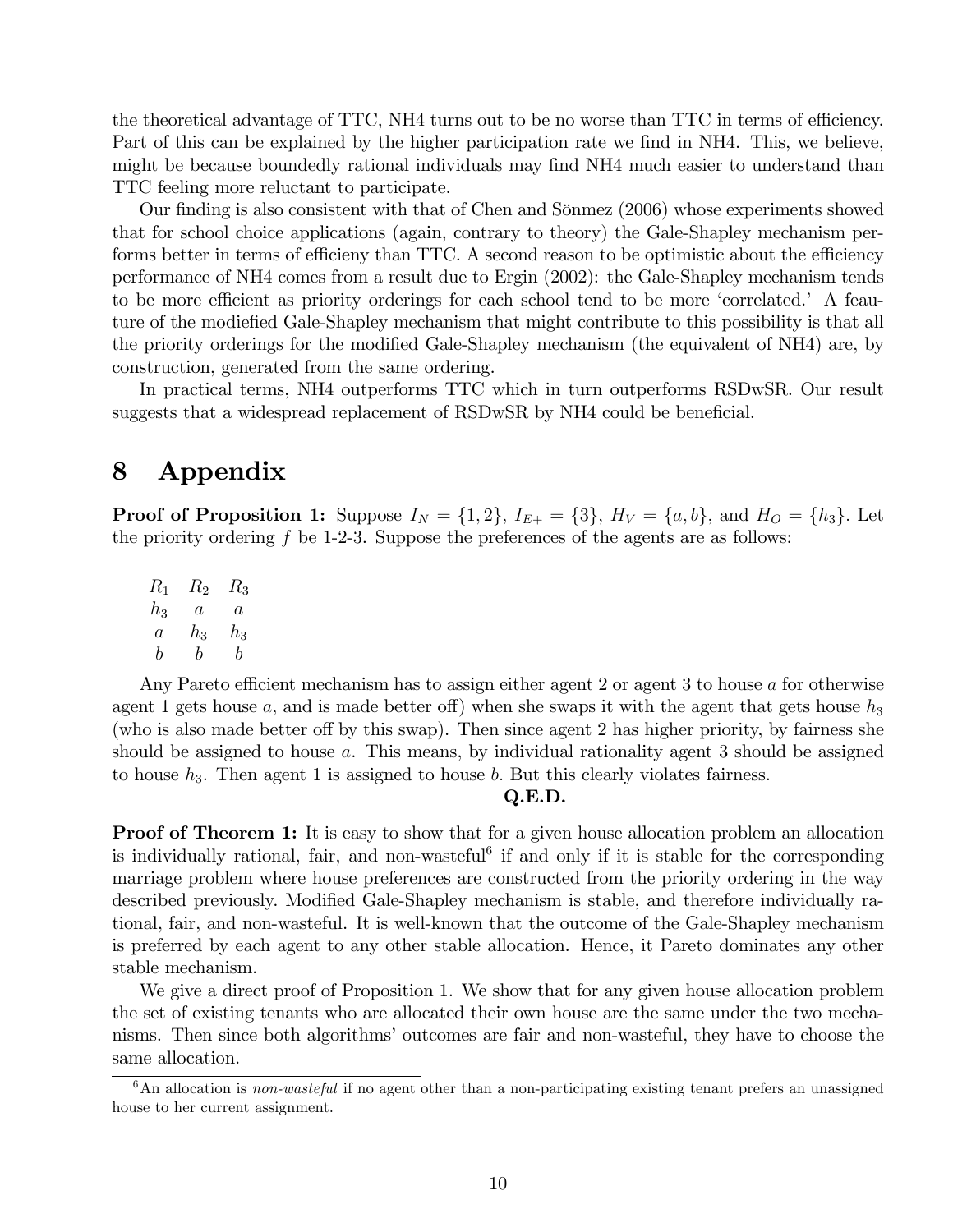McVitie and Wilson (1970) show that under the DA algorithm, the ordering according to which agents make proposals to their mates on the other side of the market has no effect on the outcome, and provide an equivalent version of the DA algorithm, where agents make their proposals according to any given ordering. Take any house allocation problem with a given ordering f of agents. To prove Proposition 1 we use the McVitie-Wilson version of the DA algorithm in which agents propose in turn according to the ordering f and where the priority order for each house is constructed as described previously in the text.

First consider the NH4 algorithm applied to the given problem. Consider the tentative (partial) assignment that is obtained at the end of the first squatting conflict. Suppose it is the turn of existing tenant  $i_1$  with house  $h_{i_1}$ , and all available houses are worse for him than  $h_{i_1}$ . Since both algorithms are fair and non-wasteful, at this point the tentative assignment of each agent under the NH4 algorithm who has higher priority than agent  $i_1$  is the same as her tentative assignment under the DA algorithm right before agent  $i_1$  starts to make proposals  $(*)$ .

For the NH4 algorithm suppose it is some agent  $j \neq i_1$  who is currently assigned  $h_{i_1}$ . Then agent  $i_1$  is permanently assigned house  $h_{i_1}$  and removed from the process, all tentative assignments starting with agent  $j$  and up to agent  $i_1$  are erased, and the process starts over with agent  $j$ . Note that this is the same as removing agent  $i_1$  (with his house  $h_{i_1}$ ), without changing the relative ordering of the remaining agents under  $f$ , and starting the NH4 algorithm all over from the beginning.

By  $(*)$ , under the DA algorithm when it is the turn of agent  $i_1$  to move, he starts his proposals with his top choice house, and in turn gets rejected from every house that she prefers to  $h_{i_1}$ (because each such house is now tentatively assigned to some agent who has higher priority for it than  $i_1$ ). Then she proposes to  $h_{i_1}$ . Since she has the highest priority for  $h_{i_1}$ , she is permanently assigned to  $h_{i_1}$ , and from this point on any agent whomever proposes to  $h_{i_1}$  is rejected. Since the ordering of agents' moves under the DA algorithm has no effect on the outcome, the outcome does not change if we start the algorithm over, and apply it to the reduced problem which is obtained by removing agent  $i_1$  (with her house  $h_{i_1}$ ) without changing the relative ordering of the remaining agents under f:

We next apply the NH4 algorithm to the reduced problem and identify the first squatting conflict. Using the above argument once again we show that the existing tenant that participates in this conflict is permanently assigned his house under both algorithms, and remove him from the problem. Applying this argument repeatedly we conclude that the set of existing tenants who are allocated their own house must be the same under the two algorithms.

#### Q.E.D.

## References

- 1. Abdulkadiroglu, A. and T. Sönmez, House allocation with existing tenants, *Journal of Eco*nomic Theory 88 (1999), 233-260.
- 2. Abdulkadiroğlu, A. and T. Sönmez, School choice: A mechanism design approach, American Economic Review 93 (2003), 729-747.
- 3. Balinski, M. and T. Sönmez, A tale of two mechanisms: Student placement, *Journal of* Economic Theory 84 (1999), 73-94.